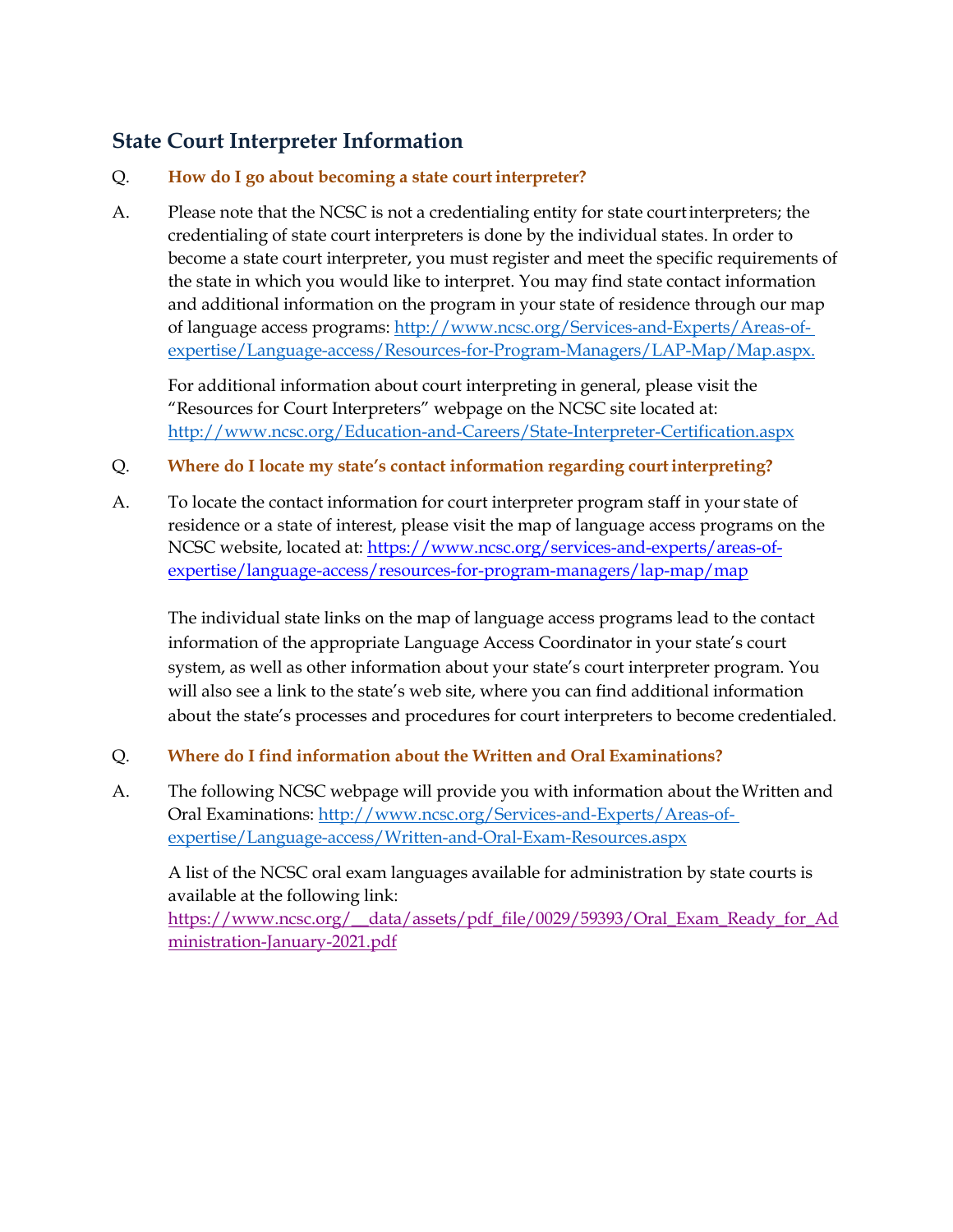Direct links to the NCSC's examination overview manuals for the written and oral examinations are provided below:

#### **Examination Overview Manuals**

- [Oral Exam](https://www.ncsc.org/__data/assets/pdf_file/0022/38083/Written-Examination-Overview-for-Candidates-5-22-20.pdf)
- □ [Written Exam](https://www.ncsc.org/__data/assets/pdf_file/0027/38088/Oral-Examination-Overview-for-Candidates-5-22-20.pdf)

Please note that not all states use NCSC examination materials in their credentialing programs. For languages in which NCSC oral exams are not available, states may also administer other proficiency evaluations as part of their credentialing.

# Q. **What is NCSC's process for determining languages for the development of oral examinations?**

A. NCSC makes recommendations about exam development activities based on national use and need for a language, input from state language access program managers, and in accordance with the *Policy for the Development and Modification of Test Inventory.* All final decisions regarding exam development activities are made by the Language Access Advisory Committee. The *Policy* may be found at the following link: [https://www.ncsc.org/\\_\\_data/assets/pdf\\_file/0027/19647/policy-for-development](https://www.ncsc.org/__data/assets/pdf_file/0027/19647/policy-for-development-and-modification-of-test-inventory-111016.pdf)[and-modification-of-test-inventory-111016.pdf](https://www.ncsc.org/__data/assets/pdf_file/0027/19647/policy-for-development-and-modification-of-test-inventory-111016.pdf)

For more information on the Language Access Advisory Committee, see [http://www.ncsc.org/Services-and-Experts/Areas-of-expertise/Language](http://www.ncsc.org/Services-and-Experts/Areas-of-expertise/Language-access/About-us.aspx)[access/About-us.aspx.](http://www.ncsc.org/Services-and-Experts/Areas-of-expertise/Language-access/About-us.aspx)

#### Q. **What other resources for court interpreters are available on the website?**

- A. Additional resources for court interpreters available on the website are:
	- 1. [States' testing schedules \(insofar as reported by the](http://www.ncsc.org/Services-and-Experts/Areas-of-expertise/Language-access/Resources-for-Program-Managers/LAP-Map/Map.aspx) states.)
	- 2. [Certification requirements by](http://www.ncsc.org/Services-and-Experts/Areas-of-expertise/Language-access/Resources-for-Program-Managers/LAP-Map/Map.aspx) state.
	- 3. [List of available written and oral](http://www.ncsc.org/Services-and-Experts/Areas-of-expertise/Language-access/Written-and-Oral-Exam-Resources.aspx) exams.
	- 4. [Self-assessment tools, glossaries, and](http://www.ncsc.org/Education-and-Careers/State-Interpreter-Certification/Self-Assessment-Tools.aspx) dictionaries.

# Q. **I am already credentialed as a state court interpreter in one state, but I am interested in becoming credentialed in another state. How does reciprocity work between the states?**

A. While many states administer the NCSC Oral Examination, each state is solely responsible for certifying and otherwise recognizing interpreters to practice in their courts. If you are already credentialed as a state court interpreter in one state, but are interested in becoming credentialed in another state, we advise you to contact the appropriate court interpreting office in that state for complete information on the requirements and process for becoming a court interpreter. Language Access Coordinator contact information is available on our [map of language access](http://www.ncsc.org/Services-and-Experts/Areas-of-expertise/Language-access/Resources-for-Program-Managers/LAP-Map/Map.aspx) programs.